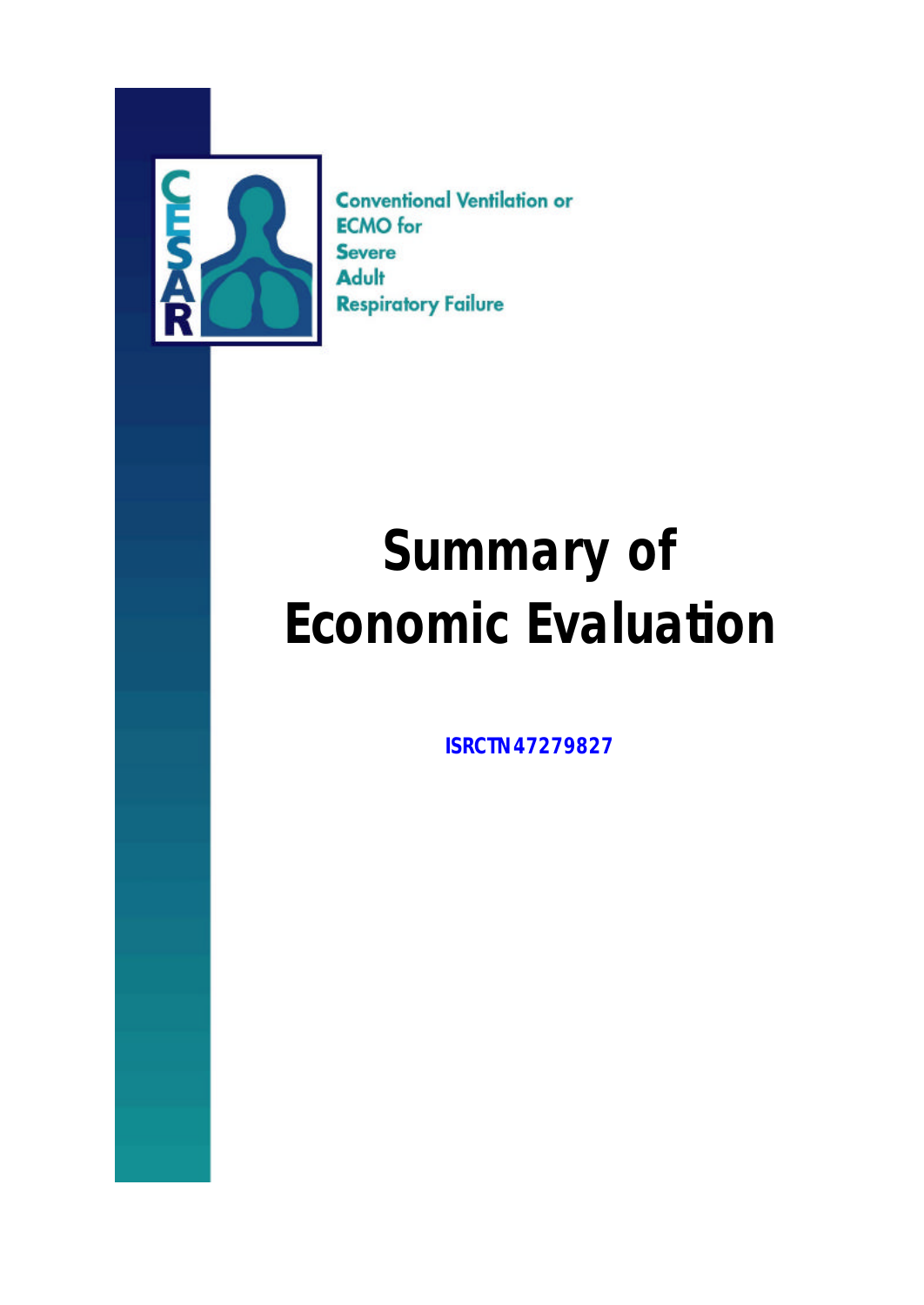## Background to the trial

Approximately 350 adults develop severe, but potentially reversible, respiratory failure in the UK every year. Whilst intensive care of these patients is improving in specialist centres the mortality for the majority of these severely ill patients has changed little in the last 20 years, and is approximately 70%. Extra corporeal membrane oxygenation (ECMO) provides gas exchange whilst the lungs are rested and allowed to recover, thereby reducing the effects of ventilator lung injury, an approach proven to result in improved survival in the NIH ARDS Network study. ECMO is an evidence-based treatment in severe *neonatal* respiratory failure <sup>1</sup> resulting in improved outcome compared to conventional ventilation. The Glenfield Hospital group has treated over 200 adults with ECMO since 1989. A detailed study of the first 50 patients revealed a hospital mortality of 34% for patients with a mean  $PaO<sub>2</sub>/FIO<sub>2</sub>$  ratio of 65 mmHg and Murray score of 3.4 $^2$ .

Currently, there is no good evidence from randomised controlled trials (RCTs) to compare ECMO against conventional management for important clinical or economic outcomes for adults. The CESAR trial aims to bridge this gap by conducting an RCT where adults with severe, but potentially reversible, respiratory failure are randomised for consideration of ECMO or continuing conventional ventilation and by conducting an economic evaluation alongside the trial.

The trial is being funded by the NHS Executive Research and Development Health Technology Assessment programme and treatment costs are provided by the National Specialist Commissioning Advisory Group (NSCAG) and has ethical approval for all participating centres.

### Primary hypotheses

For patients with severe, but potentially reversible, respiratory failure, ECMO:

- (a) Will increase the rate of survival without severe disability by six months post randomisation.
- (b) Will be cost effective from the viewpoints of the NHS and society.

### Economic Evaluation

The economic evaluation will be co-ordinated by the Health Economics Group at the University of East Anglia, Norwich and the Sheffield Health Economics Group at the University of Sheffield.

The main objective is to assess the incremental cost-effectiveness of ECMO in terms of additional survival with and without severe disability at 6 months post-randomisation. Incremental cost-effectiveness is estimated as the ratio of differences in cost to differences in chosen outcome between the two treatment options (ECMO and conventional ventilation).

Costs of different treatment options will arise at the initial provision of care and as a consequence of health needs following initial intervention. The economic evaluation will assess and report separately the costs that fall upon all the different agencies such as the NHS, social services and households and will assess cost-effectiveness from the viewpoint of the NHS and society.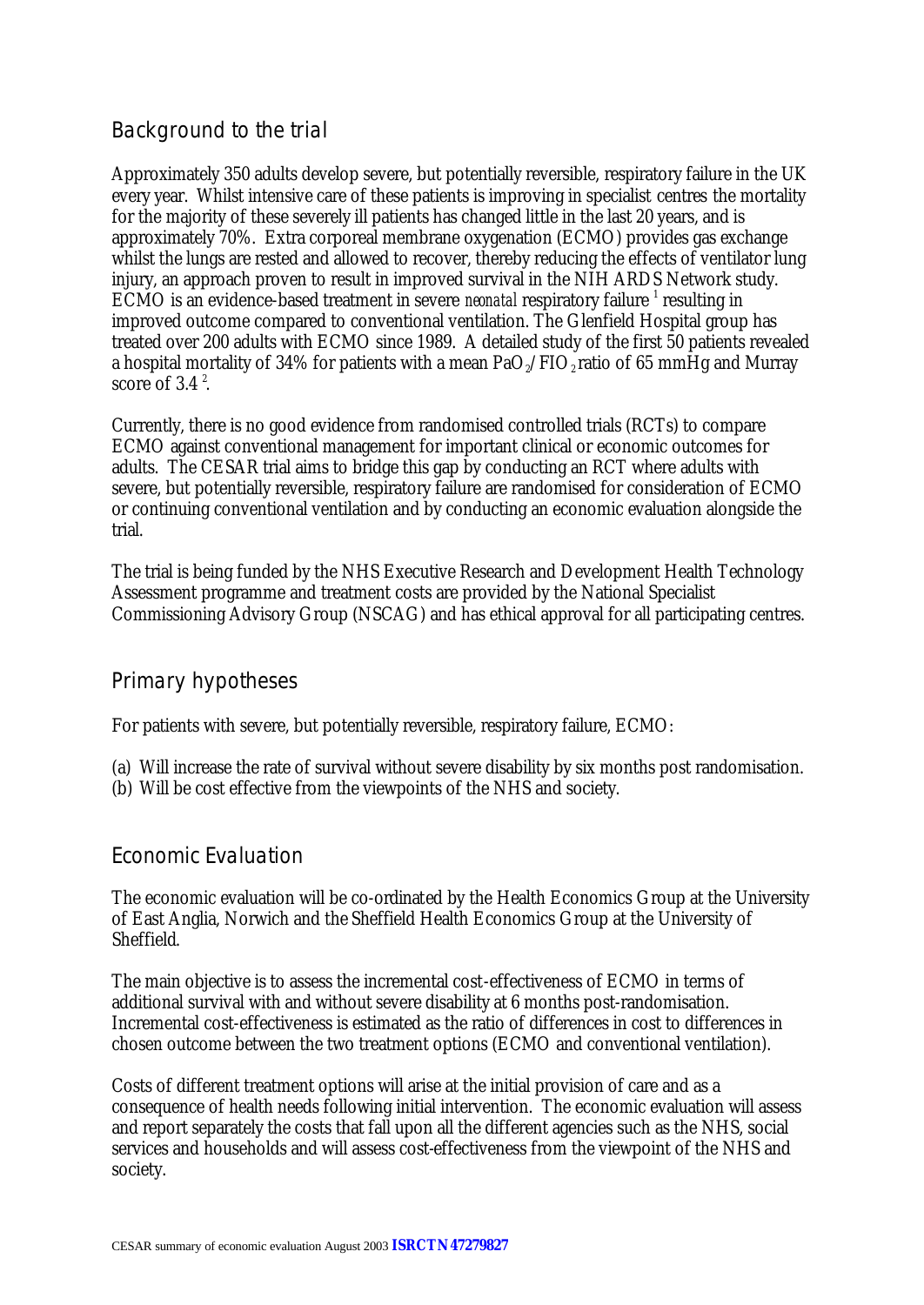Data will be collected within the trial on ICU-specific resource use, other in-patient hospital resource use and ambulance resource use. Use of resources after discharge will be collected through a questionnaire-based patient interview at 6-months following trial entry.

The costs of intensive and high dependency care will be determined using a 'top-down' costing method, namely, the cost block method<sup>3</sup>. The average daily cost in each recruiting unit will be severity / case-mix adjusted using either the patient's level of care data or by the type of organ system support received. These weights will be produced using level of care and organ system support data collected as part of the Critical Care National Healthcare Resource Group (HRG) Study<sup>4</sup>. The cost of in-patient hospital care following discharge from critical care will be calculated using NHS Reference Costs<sup>5</sup>.

Cost for each item of resource used by each patient will be calculated as the quantity of resource used by that patient multiplied by the unit cost for that item of resource. Unit costs for health and social care will be based on nationally available data<sup>6</sup>.

Total costs for each arm of the trial will be estimated as the summation of the products of quantity and unit costs for each item of service for each patient. This will allow variations in cost within and between randomised groups to be investigated.

Cost-effectiveness analysis will be conducted by combining the above total cost estimates together with clinical outcomes to obtain a cost-effectiveness ratio. A sensitivity analysis will also be conducted to investigate the effects of varying key assumptions in the costing process on the cost-effectiveness analysis results.

Two sub-studies on other aspects of ICU costs are also being planned: (1) a study on the costs of visiting adult ICU patients by family members and relatives and (2) a study on the costs to the NHS of patients who die in hospital.

Finally, the implication of the trial for efficient provision of ECMO services in the UK will be considered. Analysis will be done to assess sensitivity of the cost-effectiveness ratio to transport and local volume of service in the ICU and ECMO units in order to predict the best configuration of ECMO services, if the treatment is found to be effective.

### References

- 1. UK Collaborative randomised trial of neonatal extracorporeal membrane oxygenation. UK Collaborative ECMO Trial Group. Lancet 1996; 348: 75-82.
- 2. Peek GJ, Moore HM, Moore N, Sosnowski AW, Firmin RK. Extracorporeal Membrane Oxygenation for Adult Respiratory Failure. Chest 1997;112:759-764.
- 3. Edbrooke DL, Hibbert CL, Ridley S, Long T, Dickie H. The development of a method for comparative costing of individual intensive care units. Intensive Care Working Group on Costs. Anaesthesia 1999; 54: 110-121.
- 4. Hibbert CL, Morris J, Partridge S. Funding critical care the way forward. Journal of the Intensive Care Society 2003; 4: 9-10.
- 5. http://www.doh.gov.uk/nhsexec/refcosts.htm
- 6. Netten A & Curtis L (2000). Unit Costs of Health and Social Care. Personal Social Services Research Unit, University of Kent at Canterbury.